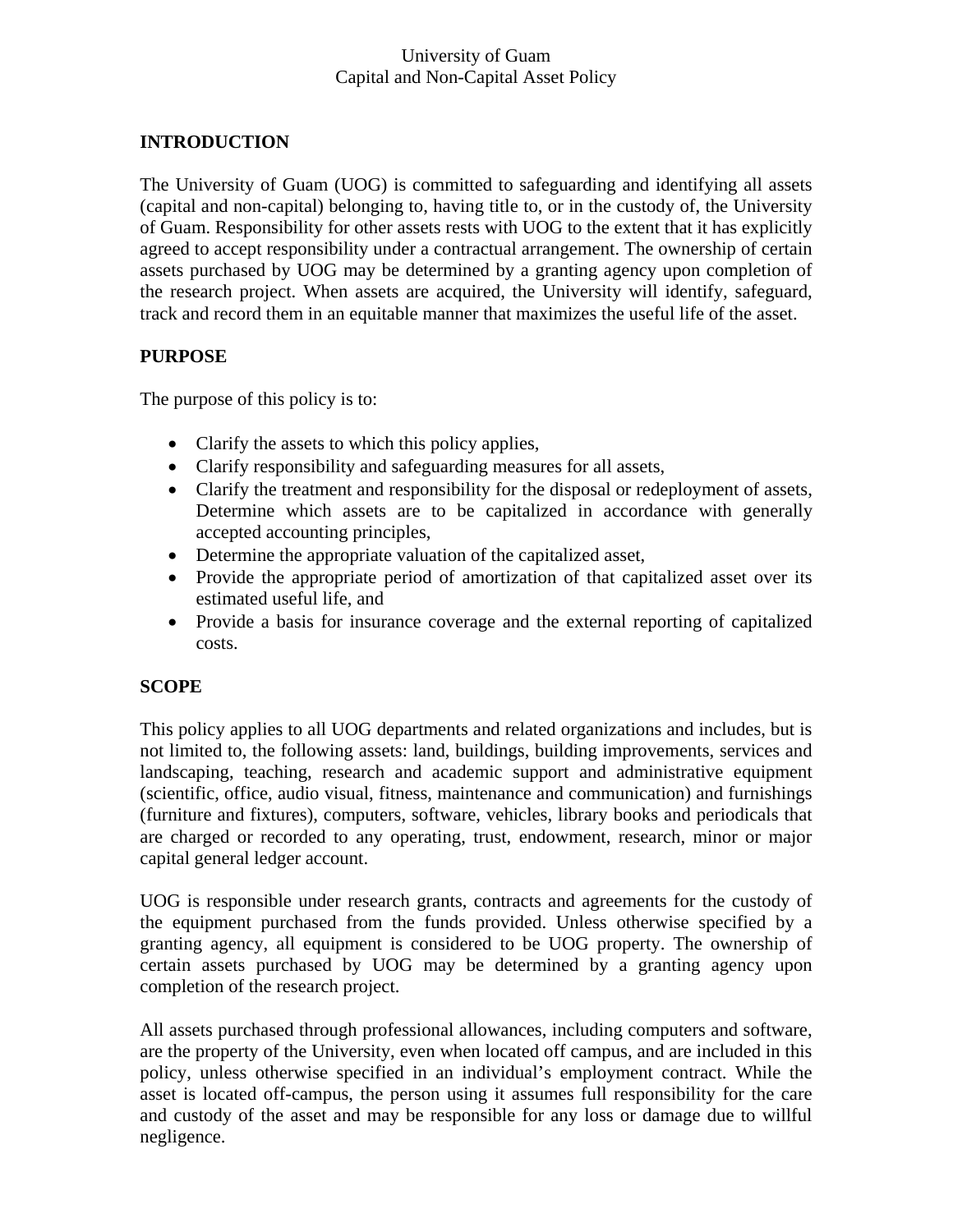# **POLICY**

## Responsibilities

1. It is the responsibility of UOG to take appropriate and reasonable measures to identify, safeguard, track and record all capital and non-capital assets.

2. The Financial and Administrative Services department is responsible for the implementation of this policy, advising on the appropriateness of a capital or non-capital asset for generally accepted accounting purposes and for educating and training on all other matters relating to this document and related procedures.

3. Divisional and/or departmental unit heads are responsible for the implementation of this policy to the extent that they acquire and/or are in the custody of capital and noncapital assets. It is further the responsibility of the divisional and/or departmental unit head to share this document and related procedures with all unit personnel who are involved in the purchasing, identification, recording, care and custody of capital and noncapital assets.

4. All persons/departments having responsibility for the use and care of capital and noncapital assets are to ensure that reasonable safeguarding measures are in place at all locations where these assets reside to prevent damage to or the loss of such assets. When disposing of an asset the Surplus Asset Disposal Form is to be completed as required and in accordance with the Surplus Asset/Redeployment Disposal Policy.

5. The Financial and Administrative Services department will be responsible for recording in accordance with generally accepted accounting principles the addition of all capital assets, donated assets (including works of art), disposal, amortization and the grants and cash donations received to offset the costs of capital assets.

6. Financial and Administrative Services will be responsible for reviewing the tax implications in the acquisition, disposal and redeployment of capital and non-capital assets.

### **Capitalized Assets – Valuation**

### Capital versus Non-Capital Assets

7. An asset will be classified as a capital asset (capitalized under generally accepted accounting principles), if it is a non-consumable, tangible item, valued at a single amount greater than \$5,000 and with a life expectancy of at least two years. Tangible items valued at single amounts less than \$5,000 will be classified as a non-capital asset.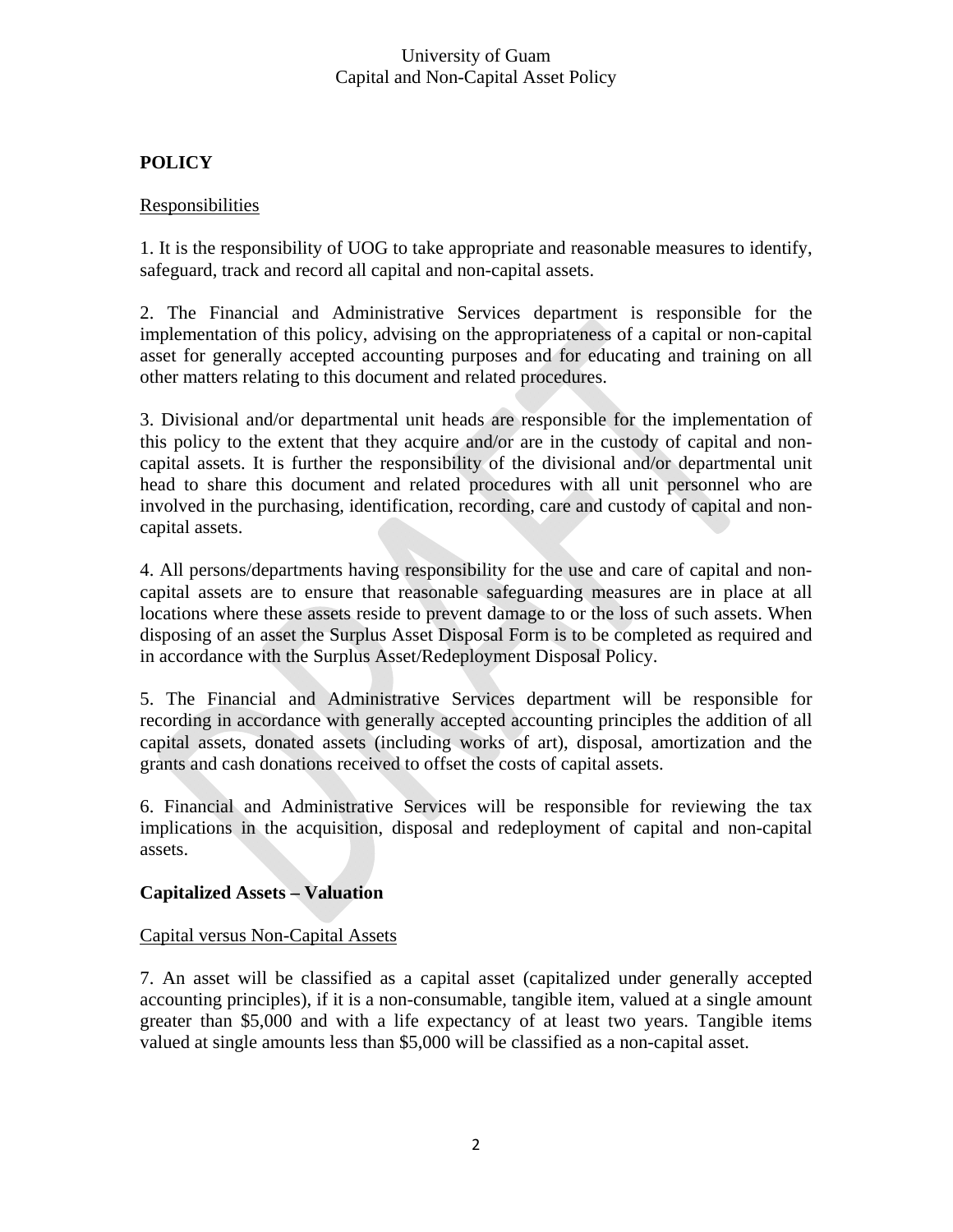### Purchased Assets

8. The capitalized cost of most purchased assets includes the purchase or acquisition price and related freight, installation, customs charges, taxes (net of rebates) and other direct costs of getting the asset into condition necessary for its intended use. Capital equipment purchased sometimes have add-on items that are not initially ordered as a single amount, but should still be included as part of the historical cost.

9. Other direct costs may include software if included with the physical capitalized equipment, and warranty costs for the first year only, if included in the acquisition price. Costs that will not be capitalized include training and maintenance unless these costs cannot be separated from the acquisition cost.

### Constructed Assets

10. Capital assets that are constructed (e.g. buildings or constructed research equipment) are capitalized as work progresses and amortization commences when work is substantially performed and the building or other constructed asset is ready for occupancy or use. Construction costs include all direct costs associated with the project that are incurred during the period when planning for the construction begins and ends when the construction project is substantially performed. They also include any overhead costs directly attributable to the construction or development activity.

#### Grants and Cash Donations

11. Grants and cash donations received to help fund the costs of a capital asset do not reduce the cost of the asset. The amounts received will be recorded as deferred capital contributions and amortized into revenue on the same basis as the asset to which it relates.

#### Donated Assets

12. Donated or contributions of capital assets (except for works of art) are capitalized at the appraised fair market value at the date of contribution.

#### Works of Art

13. Artwork purchases are expenses as acquired. Works of art donated are recorded as revenue and expense, at the appraised fair market value, at the date of contribution. If the fair market value is not determinable, the contribution is recorded at a nominal amount.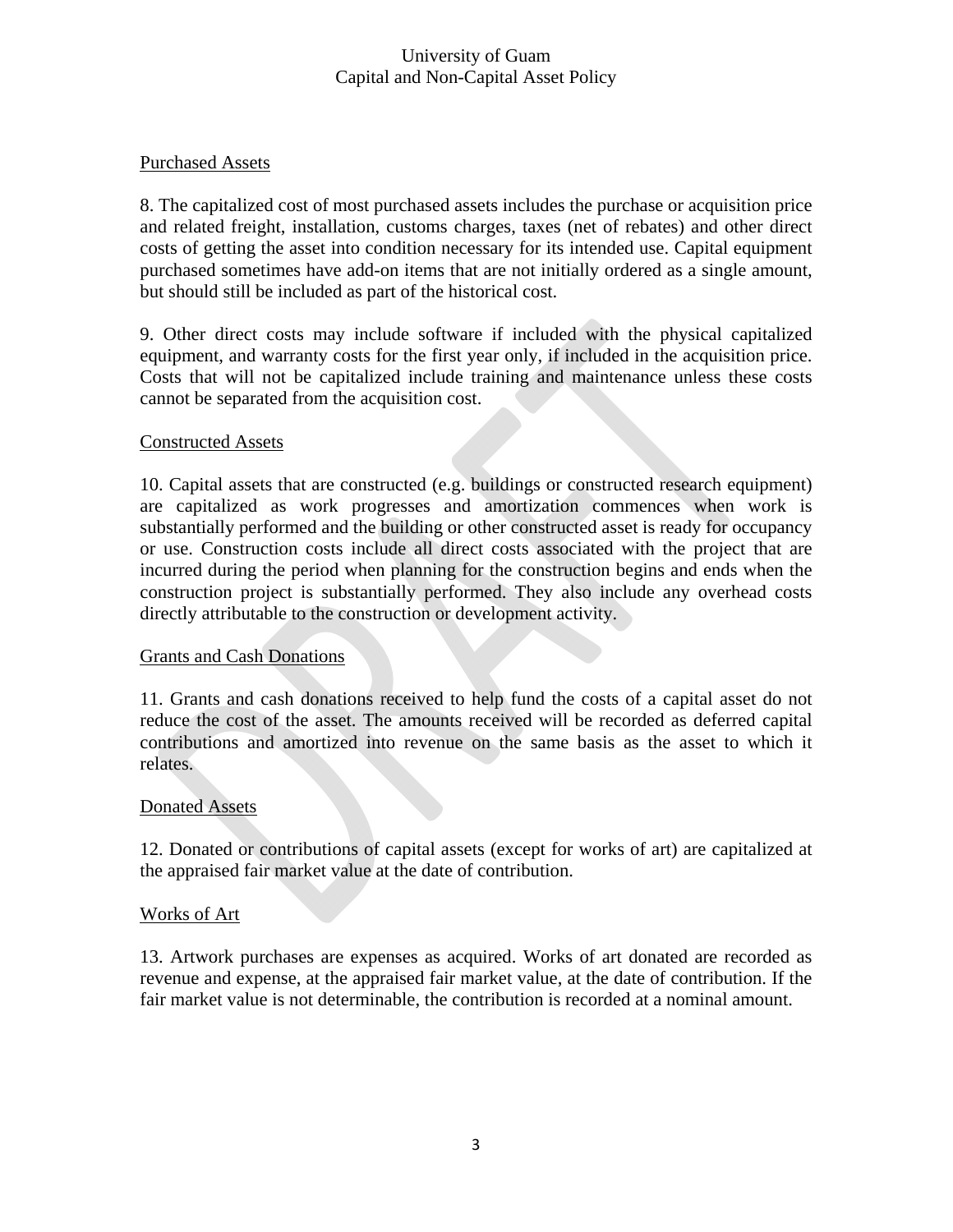### Consumables

14. Tangible assets may be considered consumable goods as they are used in the daily operations of the University. These will not be considered capital assets even if they are purchased in bulk and consumables will last more than two years. They will be expensed or, if material, established as inventory and expensed as the inventory is used or consumed over time.

### Building Improvements versus Repairs and Maintenance

15. Expenditures made to maintain an existing capital asset that restores the capital asset to working condition but does not extend the life of the capital asset will be considered repairs and maintenance expenditures. These may include such examples as, repairs to the roof, repainting of a building, or painting of interior offices.

16. The cost incurred to enhance the service potential of a capital asset is a building improvement. Service potential may be enhanced when there is an increase in the previously assessed service capacity, associated operating costs are lowered, the useful life is extended, or the quality of output is improved.

17. The cost incurred in the maintenance of the service potential of a capital asset is a repair, not a building improvement. If a cost has the attributes of both a repair and an improvement, the portion considered to be a building improvement is included in the cost of the capital asset.

#### Research Equipment

18. Unless otherwise specified by a granting agency, all research equipment is considered to be UOG property. The ownership of certain assets purchased by UOG may be determined by a granting agency upon completion of the research project. The equipment will remain under the direction of the researcher(s), acting on behalf of the University, and as directed by the granting agency until the research work is concluded. Following which it may become available for other permitted University research related purposes and redeployed as permitted by the granting agency and in accordance with the Surplus Asset/Redeployment Disposal Policy. If the research equipment is redeployed to general purposes, the Financial and Administrative Services department will determine if any repayment of previously exempt provincial taxes is required due to the change of use of the research equipment.